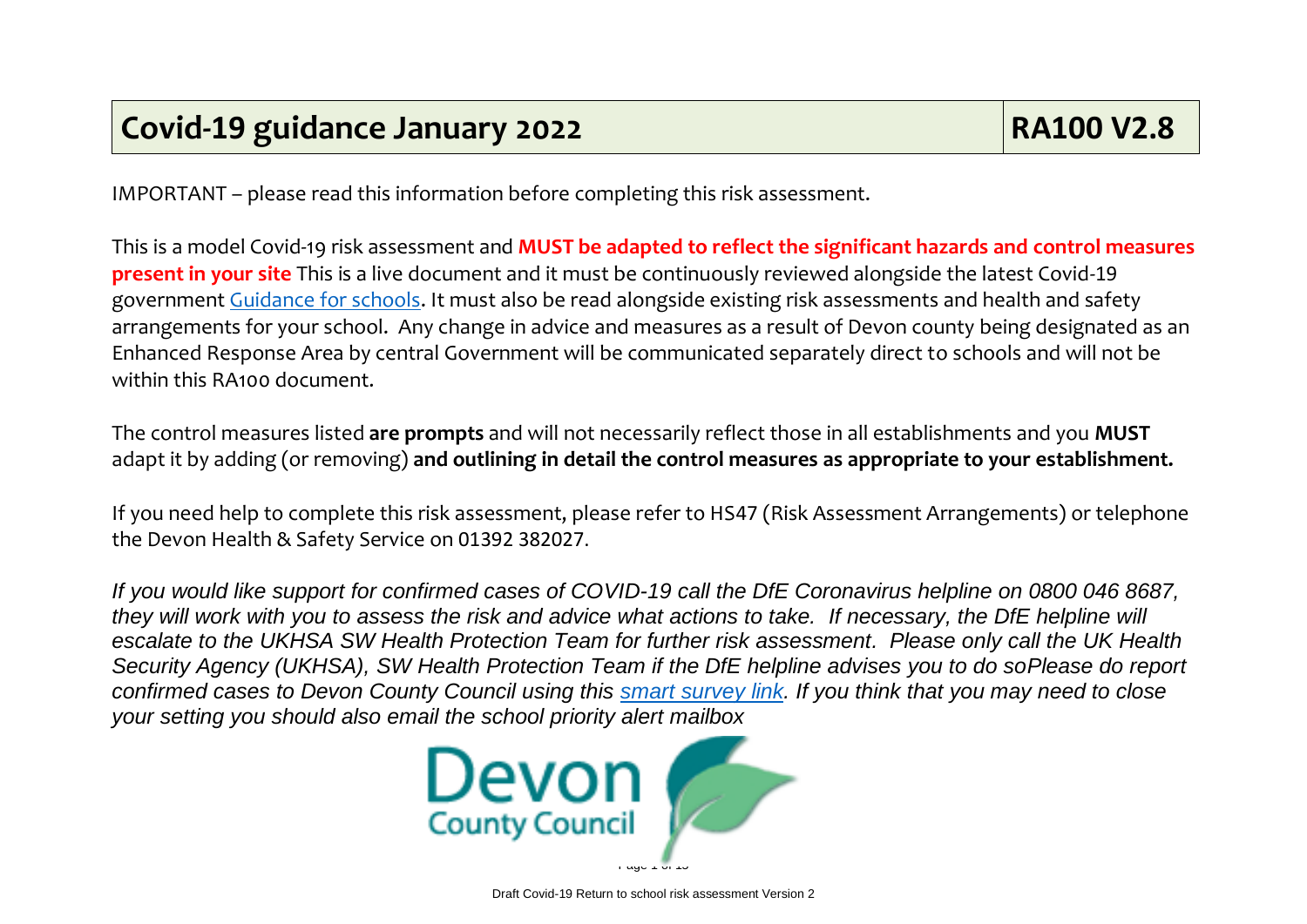| Devon                                                                                                                                     | Establishment/Department:<br><b>St Catherine's C of E Primary School</b><br><b>Address:</b><br>Musket Rd, Heathfield, Newton Abbot, Devon TQ12 6SB                                                                                                                                                                                                                                                                                                                                                                                                                                                                                                                                                                                                                                                                                                                        | <b>Establishment Risk</b><br><b>Assessment</b>                                                                                                                                                                                                              | <b>RA100 V2.8</b> |
|-------------------------------------------------------------------------------------------------------------------------------------------|---------------------------------------------------------------------------------------------------------------------------------------------------------------------------------------------------------------------------------------------------------------------------------------------------------------------------------------------------------------------------------------------------------------------------------------------------------------------------------------------------------------------------------------------------------------------------------------------------------------------------------------------------------------------------------------------------------------------------------------------------------------------------------------------------------------------------------------------------------------------------|-------------------------------------------------------------------------------------------------------------------------------------------------------------------------------------------------------------------------------------------------------------|-------------------|
| Person(s)/Group at Risk<br><b>Staff, Pupils, Visitors and Contractors</b><br><b>South West Directors of Public Health</b><br>implemented. | This risk assessment explains the actions school leaders should take to minimise the risk of<br>transmission of COVID-19 in their school Stage 4 Road Map September 2021 onwards. This<br>includes public health advice, endorsed by UK Health Security Agency (UKHSA), or from the<br>This risk assessment is generic and outlines control measures. Also included is brief<br>information on additional measures that may be recommended by DfE/UKHSA SW or DCC<br>Public Health if settings meet the threshold for further public health actions (as defined in the<br><b>Contingency Framework for Education and Childcare settings). Each school is responsible for</b><br>reviewing and amending to ensure it is applicable to their setting and the latest government<br>guidance and must consult with their staff regarding the risks and control measures being | Date assessment completed:<br>This document is to remain under<br>constant review due to the fast-<br>changing nature of DfE / Government<br>guidance in response to the challenges<br>posed by Covid-19.<br>Assessor(s):<br>Victoria McCaig<br>Marcus West |                   |
| Up-date $04/01/2022$ – changes to text to include new guidance                                                                            |                                                                                                                                                                                                                                                                                                                                                                                                                                                                                                                                                                                                                                                                                                                                                                                                                                                                           |                                                                                                                                                                                                                                                             |                   |

| <b>Significant Hazard Section</b>                                                                           | Control measures in place<br>Additional measures or actions not included in this column below<br>should be put in the assessor's recommendations at the end of this<br>document | <b>Optional: School's comments</b><br>re. mitigations put in place                                                                               |
|-------------------------------------------------------------------------------------------------------------|---------------------------------------------------------------------------------------------------------------------------------------------------------------------------------|--------------------------------------------------------------------------------------------------------------------------------------------------|
| Keep occupied spaces well<br>ventilated                                                                     |                                                                                                                                                                                 |                                                                                                                                                  |
| Poorly ventilated spaces leading<br>to risks of coronavirus spreading<br>Ventilation to reduce transmission | Ventilation and AC systems working optimally.<br>Heating used as necessary to ensure comfort levels are maintained<br>$\bullet$<br>when the building is occupied.               | All windows and doors around the<br>school will be kept open when<br>possible to ensure good ventilation,<br>especially at break and lunchtimes. |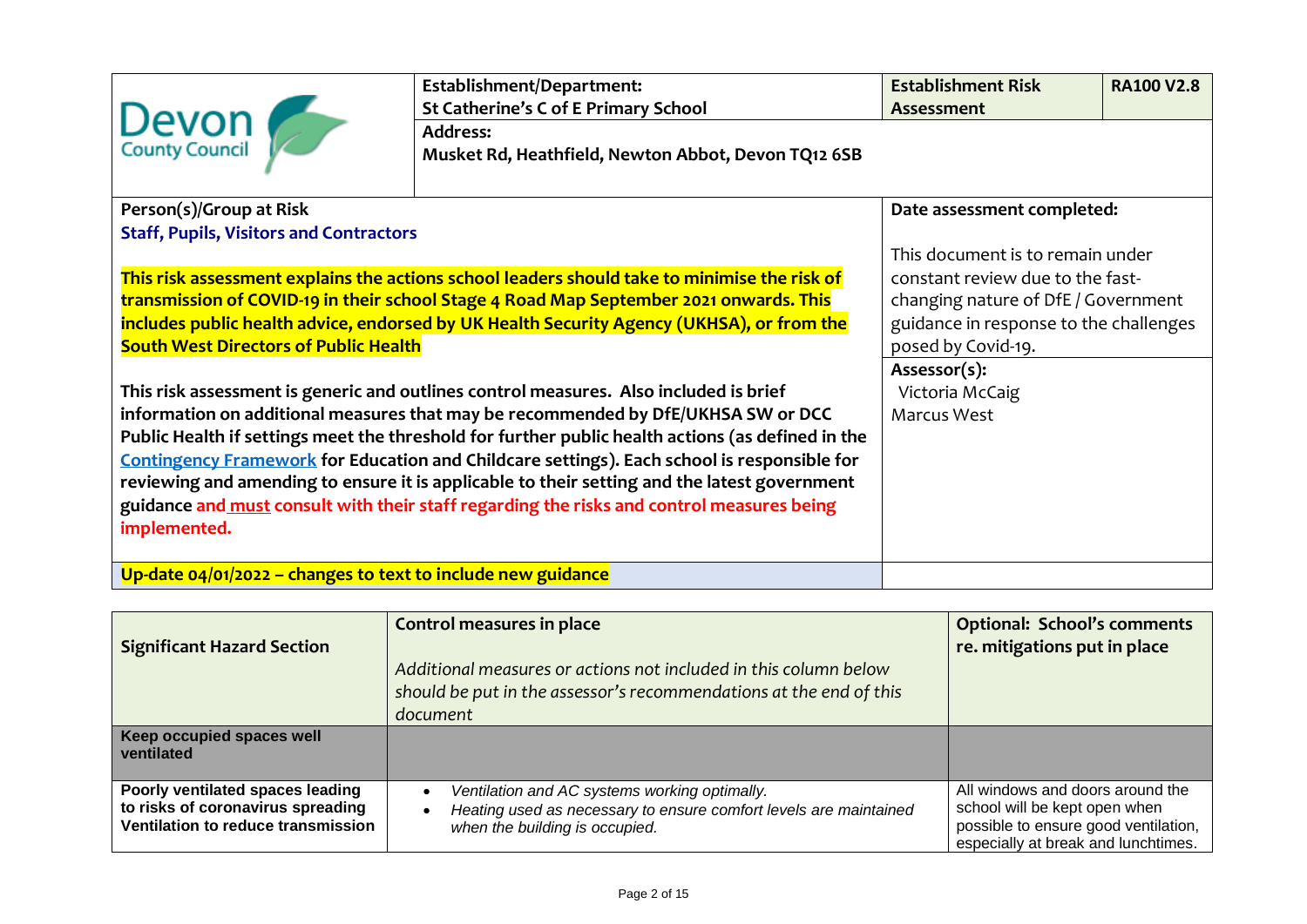| <b>Health and Safety Executive</b><br>guidance on air conditioning and<br>ventilation during the coronavirus<br>outbreak and CIBSE COVID-19<br>advice provides more information.<br>DfE is working with the Scientific<br><b>Advisory Group for Emergencies</b><br>(SAGE) and NHS England on a pilot<br>project to measure CO2 levels in<br>classrooms and exploring options to<br>help improve ventilation in settings<br>where needed. | Keep windows open wide enough to provide some natural background<br>$\bullet$<br>ventilation and open internal doors to increase air flow.<br>Open windows fully when rooms are unoccupied for longer periods to<br>purge the air (e.g. lunch times and before and after school).<br>Action taken to prevent occupants being exposed to draughts. For<br>example, partially open high-level windows as oppose to low-level<br>windows, close external doors and arrange the furniture if appropriate<br>and possible.<br>Use fans for good air circulation.<br>$\bullet$<br>Air conditioning systems that normally run with a recirculation mode set<br>$\bullet$<br>up to run on full outside air.<br>Ventilation's system that removes and recirculates air to different<br>rooms is turned off.<br>Ventilation system remains on at all times, even when the building is<br>$\bullet$<br>unoccupied. The system set to operate at lower ventilation rates<br>during evenings and weekends.<br>Occupants encouraged to wear additional, suitable indoor clothing. (If<br>they have to wear coats, scarves and other outdoor clothing the room<br>would be considered too cold and the above steps must be<br>considered).<br>Ensure staff meetings and insets are in rooms with suitable and<br>sufficient ventilation | As the weather gets cooler, this will<br>be done at break and lunchtimes<br>when children are out of the<br>classrooms. Air conditioning<br>systems will remain out of use<br>when children are in the room but<br>may be used to cool the space if<br>too warm during lunchtime. Staff<br>meetings to be held in a classroom<br>to enable staff to maintain adequate<br>social distancing.<br>C02 monitors are used to ensure<br>that rooms are adequately<br>ventilated and results of these are<br>recorded daily.<br>Staff meetings to be held in the<br>staff room with full ventilation and<br>Co <sub>2</sub> monitors<br>Virtual assemblies for the current |
|------------------------------------------------------------------------------------------------------------------------------------------------------------------------------------------------------------------------------------------------------------------------------------------------------------------------------------------------------------------------------------------------------------------------------------------|--------------------------------------------------------------------------------------------------------------------------------------------------------------------------------------------------------------------------------------------------------------------------------------------------------------------------------------------------------------------------------------------------------------------------------------------------------------------------------------------------------------------------------------------------------------------------------------------------------------------------------------------------------------------------------------------------------------------------------------------------------------------------------------------------------------------------------------------------------------------------------------------------------------------------------------------------------------------------------------------------------------------------------------------------------------------------------------------------------------------------------------------------------------------------------------------------------------------------------------------------------------------------------------------------------------------------|---------------------------------------------------------------------------------------------------------------------------------------------------------------------------------------------------------------------------------------------------------------------------------------------------------------------------------------------------------------------------------------------------------------------------------------------------------------------------------------------------------------------------------------------------------------------------------------------------------------------------------------------------------------------|
|                                                                                                                                                                                                                                                                                                                                                                                                                                          | A robust risk assessment process should include the following:<br>How is each room in the establishment being ventilated?<br>$\bullet$<br>How many people are going to be using the room - more people<br>$\bullet$<br>greater the risk<br>What activities are being done in that room - lots of people talking,<br>shouting, more risk<br>C02 monitors are only a tool to identify poorly ventilated areas - they<br>are not to be used as a mechanism to 'measure safe thresholds' and to<br>be used with the HSE suitability chart.<br>DfE guide Ventilation - Google Drive<br>Risk assessment video link https://youtu.be/hkK_LZeUGXM<br>Simple resource to support schools with ventilation and CO2<br>monitoring: CoSchools - tools for healthy schools<br>It is advisable to use a thermometer to monitor temperatures where opening<br>windows and doors is being used as a mechanism to aid ventilation. For more<br>information on suitable workplace temperatures see HSE: Guidance on<br>temperature in the workplace                                                                                                                                                                                                                                                                                        | time.<br>Staggered lunchtimes to avoid<br>mixing of KS1 and 2 pupils                                                                                                                                                                                                                                                                                                                                                                                                                                                                                                                                                                                                |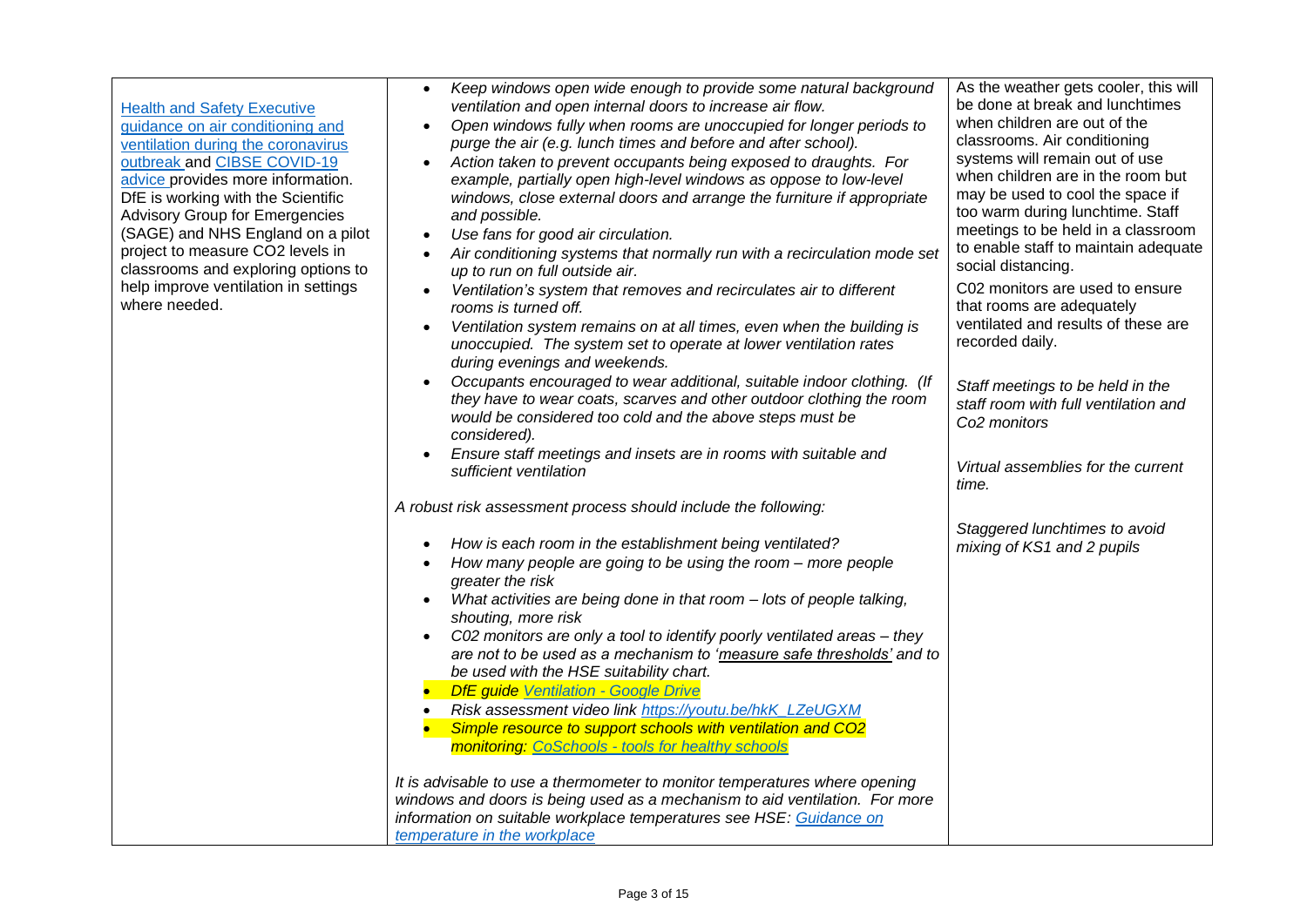| <b>Maintain appropriate cleaning</b><br>regimes                           |                                                                                                                                                                                                                                                                                                                                                                                                                                                                                                                                                                                                                                                                                                                                                                                                                                                                                                                                                                                                                                                                                                                                                                                                                                                                                                                                                                                                                                                                                                                                                                                    |                                                                                                                                                                                                                                                                                                                                                                                                                                                                                            |
|---------------------------------------------------------------------------|------------------------------------------------------------------------------------------------------------------------------------------------------------------------------------------------------------------------------------------------------------------------------------------------------------------------------------------------------------------------------------------------------------------------------------------------------------------------------------------------------------------------------------------------------------------------------------------------------------------------------------------------------------------------------------------------------------------------------------------------------------------------------------------------------------------------------------------------------------------------------------------------------------------------------------------------------------------------------------------------------------------------------------------------------------------------------------------------------------------------------------------------------------------------------------------------------------------------------------------------------------------------------------------------------------------------------------------------------------------------------------------------------------------------------------------------------------------------------------------------------------------------------------------------------------------------------------|--------------------------------------------------------------------------------------------------------------------------------------------------------------------------------------------------------------------------------------------------------------------------------------------------------------------------------------------------------------------------------------------------------------------------------------------------------------------------------------------|
| You should put in place and maintain<br>an appropriate cleaning schedule. | Reduced clutter and removing difficult to clean items to make cleaning<br>$\bullet$<br>easier.<br>Cleaning using standard cleaning products such as detergents and<br>bleach, paying attention to all surfaces but especially ones that are<br>touched frequently, such as door handles, light switches, work<br>surfaces, remote controls and electronic devices.<br>Surfaces that are frequently touched and by many people in common<br>areas to be cleaned twice a day.<br>Avoid sharing work equipment by allocating it on a personal basis or<br>$\bullet$<br>put cleaning regimes in place to clean between each user.<br>Identify where you can reduce people touching surfaces, for example<br>by leaving doors open (except fire doors) or providing contactless<br>payment.<br>Keep surfaces clear to make it easier to clean and reduce the<br>$\bullet$<br>likelihood of contaminating objects.<br>Provide more bins and empty them more often.<br>$\bullet$<br>Toilets and communal areas to be cleaned regularly, with a process of<br>$\bullet$<br>recording - displaying cleaning schedules.<br>Sanitising spray and paper towels to be provided in classrooms for use<br>by members of staff. If using cloths - disposable or appropriate<br>washing and drying process.<br>Thorough cleaning of rooms at the end of the day. This should include regular<br>cleaning of areas and equipment (for example, twice per day), with a particular<br>focus on frequently touched surfaces.<br>UKHSA has published guidance on the cleaning of non-healthcare settings | • All areas/surfaces kept tidy with<br>minimal objects/clutter on them to<br>ensure easy access for cleaning. •<br>Thorough daily cleaning schedule<br>in place at beginning of the day. •<br>Additional cleaning of frequently<br>touched surfaces (desks, switches<br>and door handles) carried out at<br>lunchtimes. • 3 x bins in each<br>classroom provided - paper,<br>general and tissues (lidded bins) •<br>Toilets and communal areas<br>cleaned at the beginning of each<br>day. |
| Ensure good hygiene for everyone                                          |                                                                                                                                                                                                                                                                                                                                                                                                                                                                                                                                                                                                                                                                                                                                                                                                                                                                                                                                                                                                                                                                                                                                                                                                                                                                                                                                                                                                                                                                                                                                                                                    |                                                                                                                                                                                                                                                                                                                                                                                                                                                                                            |
| Hand & Respiratory hygiene                                                | Whilst DfE guidance removes the need for schools to use 'bubbles' UKHSA<br>advice is if you can keep mixing to a minimum, it does reduce transmission<br>along with:<br>COVID-19 posters/ signage displayed.<br>Frequent and thorough hand cleaning is regular practice.<br>Pupils and staff to clean their hands when they arrive at school, when<br>they return from breaks, when they change rooms and before and after<br>eating.<br>Sufficient handwashing facilities are available.<br>Where there is no sink, hand sanitiser provided in classrooms.                                                                                                                                                                                                                                                                                                                                                                                                                                                                                                                                                                                                                                                                                                                                                                                                                                                                                                                                                                                                                        | Children will continue to wash their<br>hands when they arrive at school,<br>regularly throughout the day, before<br>and after break times and eating<br>and before going home. • Hand<br>sanitiser pumps located outside<br>each classroom and at key points<br>throughout the building. • Catch it,<br>bin it, kill it posters displayed<br>around school . Tissues in all<br>classes, the library and office •                                                                          |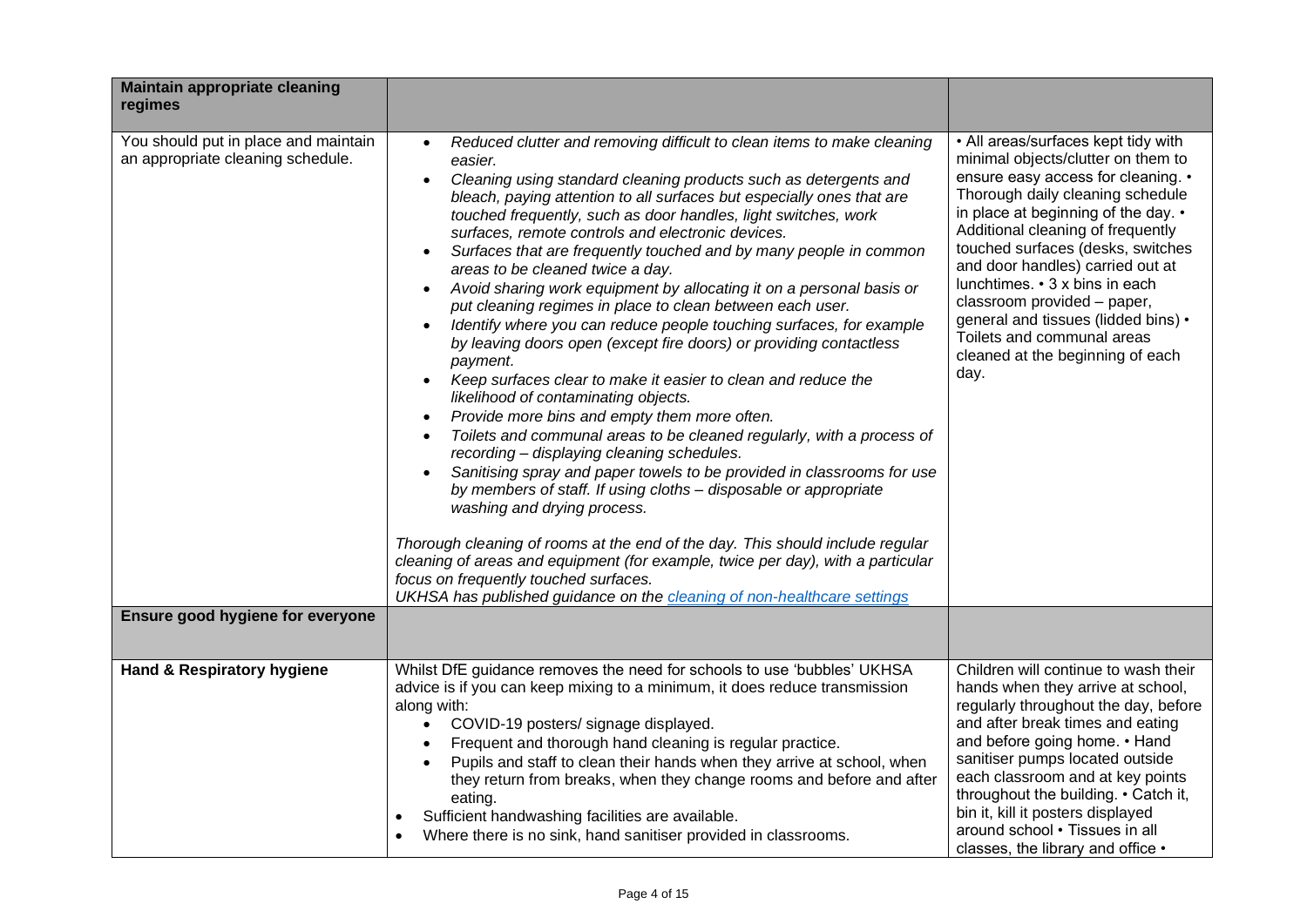| Skin friendly skin cleaning wipes used as an alternative to hand washing or<br>sanitiser.<br>Staff help is available for pupils who have trouble cleaning their hands<br>$\bullet$<br>independently (e.g. small children and pupils with complex needs).<br>Use resources such as "e-bug" to teach effective hand hygiene etc.<br>$\bullet$<br>Adults and pupils are encouraged not to touch their mouth, eyes and nose.<br>$\bullet$<br>Adults and pupils encouraged to use a tissue to cough or sneeze and use<br>bins for tissue waste ('catch it, bin it, kill it').<br>Tissues to be provided.<br>$\bullet$<br>Bins for tissues provided and are emptied throughout the day.<br>$\bullet$ | Pupils will be reminded about hand<br>washing and coughing/sneezing on<br>the first day when they return, as<br>well as regularly throughout the<br>week. • Staff are recommended to<br>wear face coverings at drop off and<br>collection times if they are close to<br>parents but this will be personal<br>choice |
|------------------------------------------------------------------------------------------------------------------------------------------------------------------------------------------------------------------------------------------------------------------------------------------------------------------------------------------------------------------------------------------------------------------------------------------------------------------------------------------------------------------------------------------------------------------------------------------------------------------------------------------------------------------------------------------------|---------------------------------------------------------------------------------------------------------------------------------------------------------------------------------------------------------------------------------------------------------------------------------------------------------------------|
| <b>Respiratory hygiene</b><br>The 'catch it, bin it, kill it' approach continues to be very important.<br>The e-Bug COVID-19 website contains free resources for you, including<br>materials to encourage good hand and respiratory hygiene.                                                                                                                                                                                                                                                                                                                                                                                                                                                   | Face Coverings in Classrooms -<br>N/A as applies in secondary<br>schools.                                                                                                                                                                                                                                           |
| <b>Face Coverings in Classrooms</b>                                                                                                                                                                                                                                                                                                                                                                                                                                                                                                                                                                                                                                                            |                                                                                                                                                                                                                                                                                                                     |
| From 04 January 2021, additional recommendation for schools, colleges and<br>other settings for school staff and pupils/students in year 7 and above to wear<br>face coverings in communal spaces and pupils in year 7 and above to also<br>wear, face coverings in classrooms and teaching spaces This does not apply<br>in situations where wearing a face covering would impact on the ability to take<br>part in exercise or strenuous activity, for example in PE lessons. This will also<br>be a temporary measure.                                                                                                                                                                      |                                                                                                                                                                                                                                                                                                                     |
| DfE would not ordinarily expect teachers to wear a face covering in the<br>classroom if they are at the front of the class, to support education delivery,<br>although settings should be sensitive to the needs of individual teachers.                                                                                                                                                                                                                                                                                                                                                                                                                                                       |                                                                                                                                                                                                                                                                                                                     |
| There are good hygiene measures that can be used in:                                                                                                                                                                                                                                                                                                                                                                                                                                                                                                                                                                                                                                           |                                                                                                                                                                                                                                                                                                                     |
| https://www.england.nhs.uk/south/wp-content/uploads/sites/6/2021/08/spotty-<br>book-2021.pdf                                                                                                                                                                                                                                                                                                                                                                                                                                                                                                                                                                                                   |                                                                                                                                                                                                                                                                                                                     |
| https://www.england.nhs.uk/south/info-professional/public-health/infection-<br>winter/schools-and-nurseries-guidance/                                                                                                                                                                                                                                                                                                                                                                                                                                                                                                                                                                          |                                                                                                                                                                                                                                                                                                                     |
| DCC Health and Safety Arrangements: - Infection Control HS26                                                                                                                                                                                                                                                                                                                                                                                                                                                                                                                                                                                                                                   |                                                                                                                                                                                                                                                                                                                     |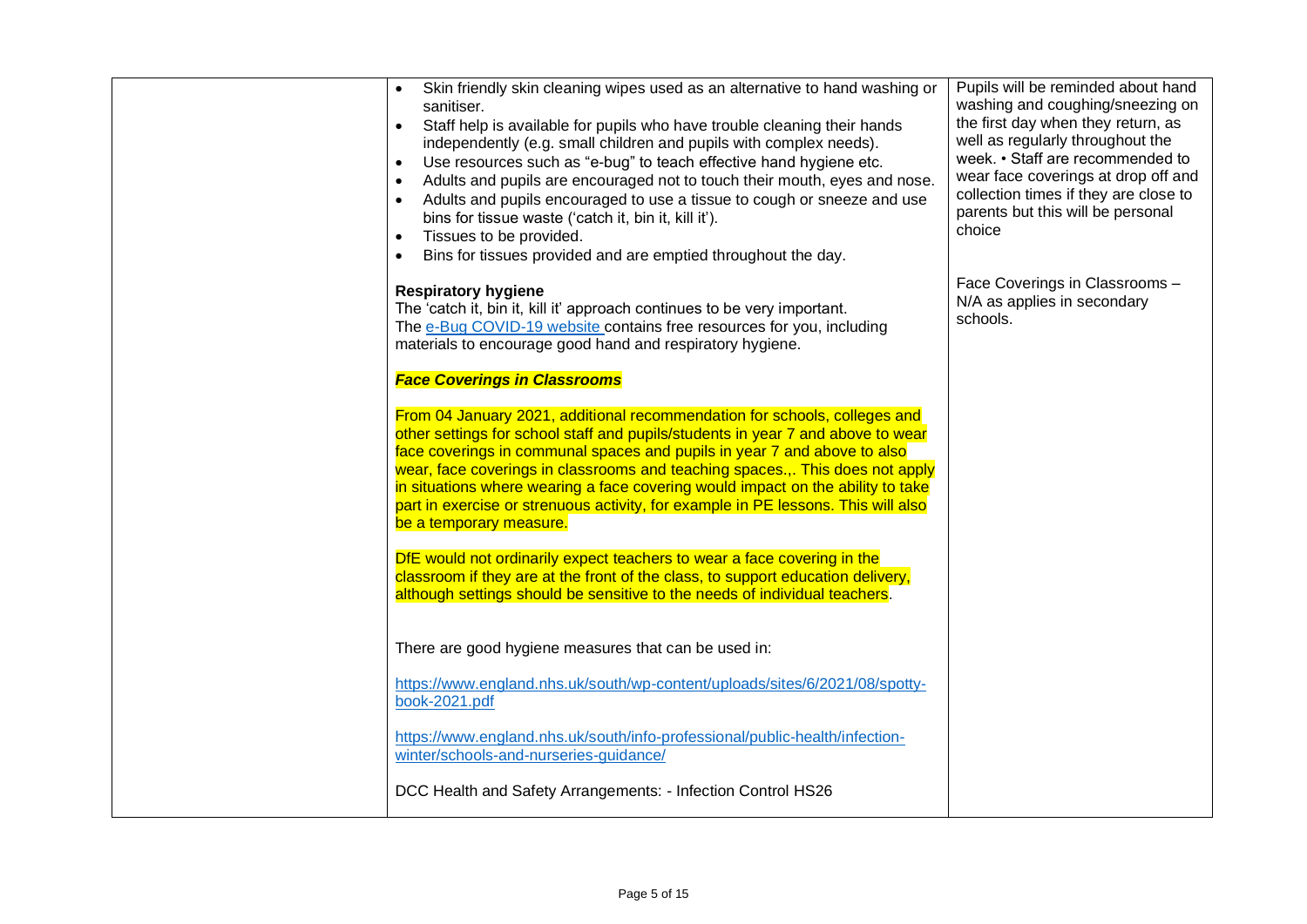| <b>Conditions for use of fluid</b><br>resistant face mask and other<br>equipment when dealing with a<br>symptomatic child are clear and<br>understood by staff. | If a child, young person or other learner becomes unwell with symptoms of<br>coronavirus while in their setting and needs direct personal care until they can<br>return home a face mask should be worn by the supervising adult if a distance<br>of 2 meters cannot be maintained.<br>If contact with the child or young person is necessary, then gloves, an apron<br>and a face mask should be worn by the supervising adult. If a risk assessment<br>determines that there is a risk of splashing to the eyes, for example from<br>coughing, spitting, or vomiting, then eye protection should also be worn<br>Ensuring that fluid resistant face masks are available for all schools and that a<br>supply is maintained.<br>https://www.gov.uk/government/publications/safe-working-in-education-<br>childcare-and-childrens-social-care/safe-working-in-education-childcare-and-<br>childrens-social-care-settings-including-the-use-of-personal-protective-<br>equipment-ppe | • This guidance will be<br>followed if a child becomes<br>unwell with Covid symptoms<br>whilst at school.                                               |
|-----------------------------------------------------------------------------------------------------------------------------------------------------------------|-------------------------------------------------------------------------------------------------------------------------------------------------------------------------------------------------------------------------------------------------------------------------------------------------------------------------------------------------------------------------------------------------------------------------------------------------------------------------------------------------------------------------------------------------------------------------------------------------------------------------------------------------------------------------------------------------------------------------------------------------------------------------------------------------------------------------------------------------------------------------------------------------------------------------------------------------------------------------------------|---------------------------------------------------------------------------------------------------------------------------------------------------------|
| <b>Staff use of PPE</b><br><b>Staff related issues</b>                                                                                                          | Pupils whose care routinely already involves the use of PPE due to their<br>intimate care needs will continue to receive their care in the same way. Follow<br>guidance<br>https://www.gov.uk/government/publications/safe-working-in-education-<br>childcare-and-childrens-social-care/safe-working-in-education-childcare-and-<br>childrens-social-care-settings-including-the-use-of-personal-protective-<br>equipment-ppe                                                                                                                                                                                                                                                                                                                                                                                                                                                                                                                                                       | This guidance will be followed.                                                                                                                         |
|                                                                                                                                                                 |                                                                                                                                                                                                                                                                                                                                                                                                                                                                                                                                                                                                                                                                                                                                                                                                                                                                                                                                                                                     |                                                                                                                                                         |
| <b>Accessing testing arrangements</b><br>for all staff                                                                                                          | Guidance on the new asymptomatic testing programmes taking place in<br>schools are on a shared document platform hosted by DfE, including FAQ,<br>webinars and step-by-step 'how to guides.<br>For secondary schools - Resources - Google Drive.<br>For primary schools - Primary Schools Document Sharing Platform - Google<br>Drive.                                                                                                                                                                                                                                                                                                                                                                                                                                                                                                                                                                                                                                              | This guidance will be followed.                                                                                                                         |
| <b>Symptoms</b>                                                                                                                                                 | Deliver strong messaging about signs and symptoms of Covid-19, isolation<br>advice and testing to support prompt isolation of suspected cases                                                                                                                                                                                                                                                                                                                                                                                                                                                                                                                                                                                                                                                                                                                                                                                                                                       | Regular communication will be<br>sent to staff and parents about<br>this through emails, newsletters,<br>social media and the school<br>website.        |
| <b>Vaccination</b>                                                                                                                                              | Where staff are not fully vaccinated, they would be required to self-isolate for<br>10 days if they have close contact with a positive case during their isolation<br>period to prevent potential transmission Staff who are not vaccinated should be<br>encouraged to take up the offer of vaccination (contact details for staff in the<br>NHS who can offer supportive conversations with anyone who is hesitant are<br>included in the PH Devon Schools toolkit.                                                                                                                                                                                                                                                                                                                                                                                                                                                                                                                | Ensure school awareness of staff<br>who remain unvaccinated and<br>which staff may be more<br>vulnerable either as a result of<br>being unvaccinated or |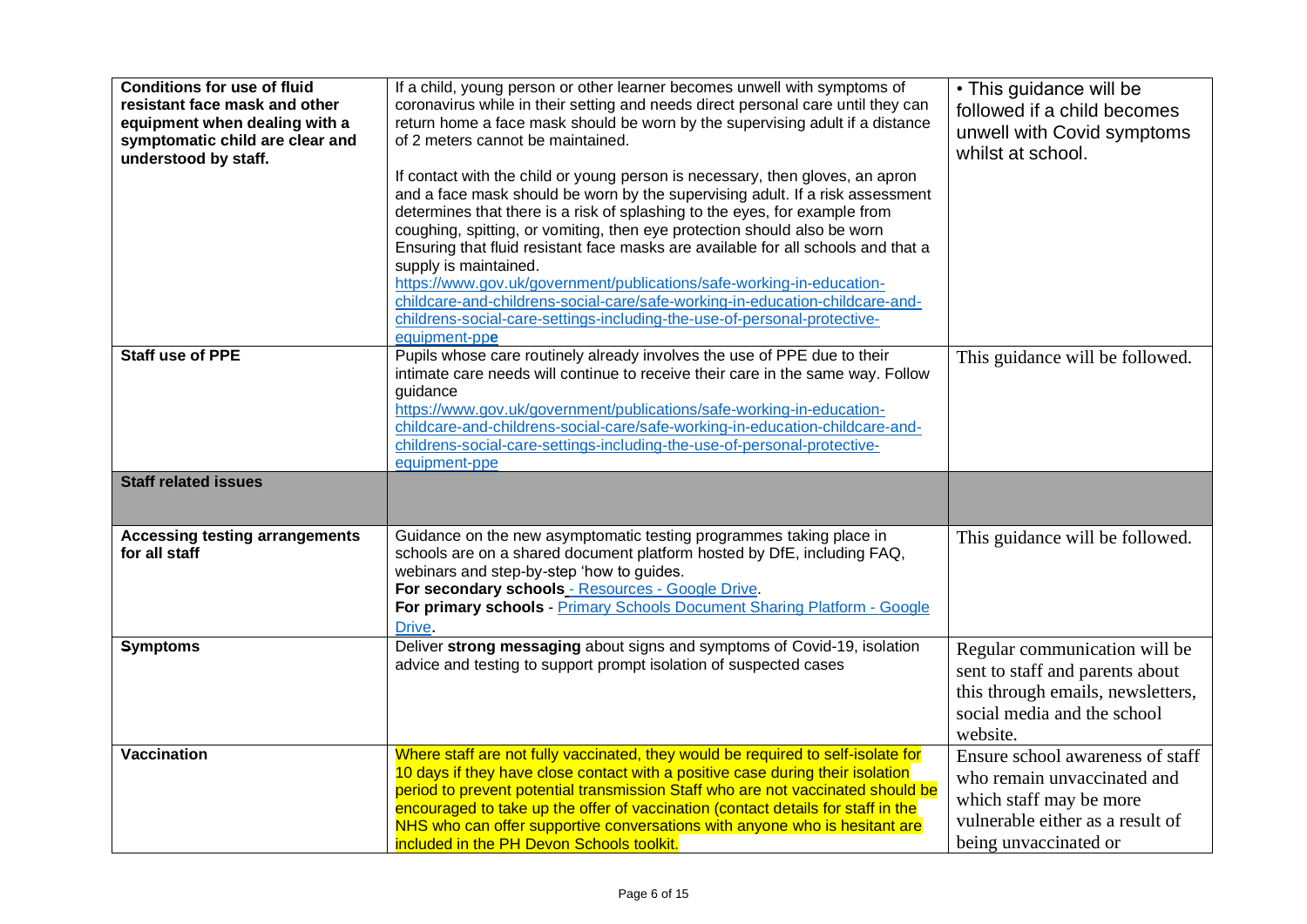|                                                     |                                                                                                                                                                                                                                                                                                                                                                                                                                                                                                                                                                                                                                                                                                                                                                                                                                                                    | vulnerabilities of underlying<br>health conditions                             |
|-----------------------------------------------------|--------------------------------------------------------------------------------------------------------------------------------------------------------------------------------------------------------------------------------------------------------------------------------------------------------------------------------------------------------------------------------------------------------------------------------------------------------------------------------------------------------------------------------------------------------------------------------------------------------------------------------------------------------------------------------------------------------------------------------------------------------------------------------------------------------------------------------------------------------------------|--------------------------------------------------------------------------------|
| Dealing with confirmed case/<br>cases and outbreak. | Case (possible vs confirmed case)<br>Possible: anyone with either a high temperature, a new, continuous cough or a<br>loss of, or change to, your sense of smell or taste (and awaiting a test)<br>Confirmed: PCR or LFD test positive case of COVID-19 with or without<br>symptoms. For asymptomatic positive LFD results, confirmatory PCR tests<br>are to be temporarily suspended from Tuesday 11 January. This will mean<br>that anyone who receives a positive LFD test result will be required to self-<br>isolate immediately and will not be required to take a confirmatory PCR test.                                                                                                                                                                                                                                                                    |                                                                                |
| Who to isolate                                      | Possible case: (Isolate and send home to take a PCR test if still at your<br>setting) if they have a new continuous cough and/or high temperature and/or a<br>loss of, or change in, normal sense of taste or smell (anosmia)<br><b>Confirmed case: LFD or PCR COVID-19 positive person with or without</b><br>symptoms<br>Partially or unvaccinated close contacts Aged over 18 years and 6 months<br>of age (unless medically exempt from vaccination)                                                                                                                                                                                                                                                                                                                                                                                                           | This information has been<br>communicated to all staff and<br>parents (7.1.22) |
|                                                     | 10 days isolation from onset of symptoms (or positive test if asymptomatic).<br>You can take an LFD test from 6 days after the day your symptoms started (or<br>the day your test was taken if you did not have symptoms), and another LFD<br>test on the following day. The second LFD test should be taken at least 24<br>hours later. If both these test results are negative, and you do not have a high<br>temperature, you may end your self-isolation after the second negative test<br>result. These LFD results should be reported to the NHS here Report a<br>COVID-19 rapid lateral flow test result - GOV.UK (www.gov.uk) 2 x<br>consecutive negative LFDs are required 24 hours apart to end isolation before<br>the 10 days period.<br>In the case of a close contact for unvaccinated adult - self-isolate 10 days from<br>last contact with a case |                                                                                |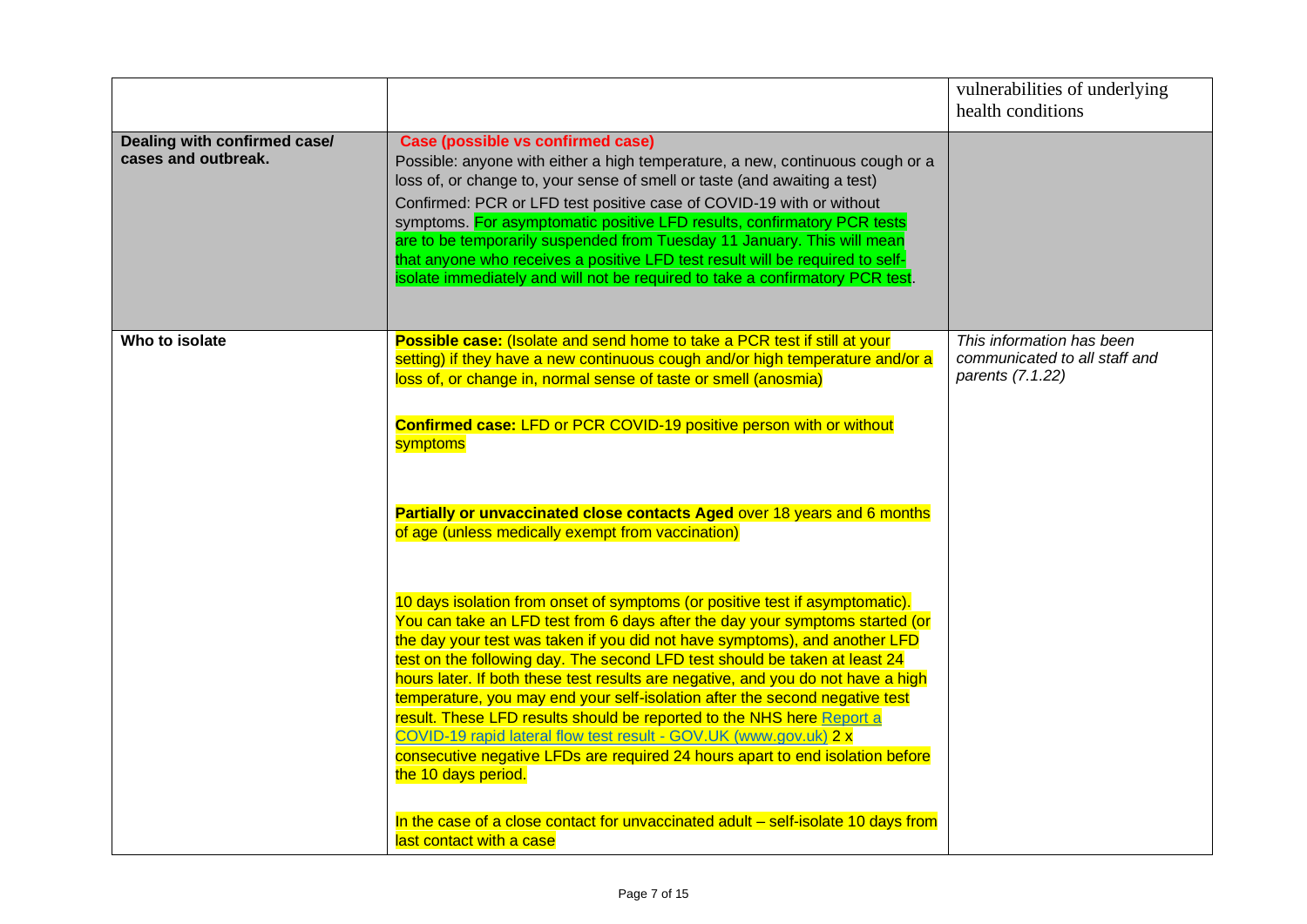| <b>Close Contact requirements</b> | NHS Test and Trace will interview cases and will contact individuals who<br>have had close contact where they have contact details to let them know<br>that they have been identified as a contact and check whether they are legally<br>required to self-isolate.                                                                                                                                                                                     | This guidance will be followed                                                 |
|-----------------------------------|--------------------------------------------------------------------------------------------------------------------------------------------------------------------------------------------------------------------------------------------------------------------------------------------------------------------------------------------------------------------------------------------------------------------------------------------------------|--------------------------------------------------------------------------------|
|                                   | If you are a fully vaccinated (two doses) and a contact of someone who tested<br>positive for Covid, you do not have to self-isolate, but should take daily lateral<br>flow tests (LFTs) for seven days. This also applies to people under the age of<br>18 years and six months.<br>If one of the lateral flow tests is positive, you'll need to self-isolate and take a                                                                              |                                                                                |
|                                   | PCR test to verify the result.<br>Close contacts of a positive case who are not double-jabbed have to isolate for                                                                                                                                                                                                                                                                                                                                      |                                                                                |
|                                   | the full 10 days immediately<br>The school should continue to support the identification of staff-to-staff close<br>contacts and establish vaccination status to ascertain whether self-isolation is<br>required.                                                                                                                                                                                                                                      |                                                                                |
| <b>Cases -staff</b>               | Schools no longer routinely need to report contacts to the self-isolation hub<br>where cases are able to identify these to NHS test and trace. However, to<br>support staff to access support payments this may still be necessary if self-<br>isolation is needed and cases are not able to identify close contacts to NHS<br>Test and Trace (e.g., temporary staff, supply contractors etc who may not have<br>contact details of people in school). |                                                                                |
|                                   | Schools should report only these to the NHS Test and Trace self-isolation<br>hub on 0203 7436715. NHS Test and Trace will follow-up directly with<br>contacts to provide testing and isolation advice. You will need to have the 8-<br>digit CTAS number sent to your positive case / member of staff                                                                                                                                                  |                                                                                |
| Self-Isolation rules (SI)         | Since Wednesday 22 December, the 10-day self-isolation period for people<br>who test positive for COVID-19 can in some cases be reduced. Individuals may<br>take an LFD test from 6 days after the day symptoms started (or the day your                                                                                                                                                                                                               | This information has been<br>communicated to all staff and<br>parents (7.1.22) |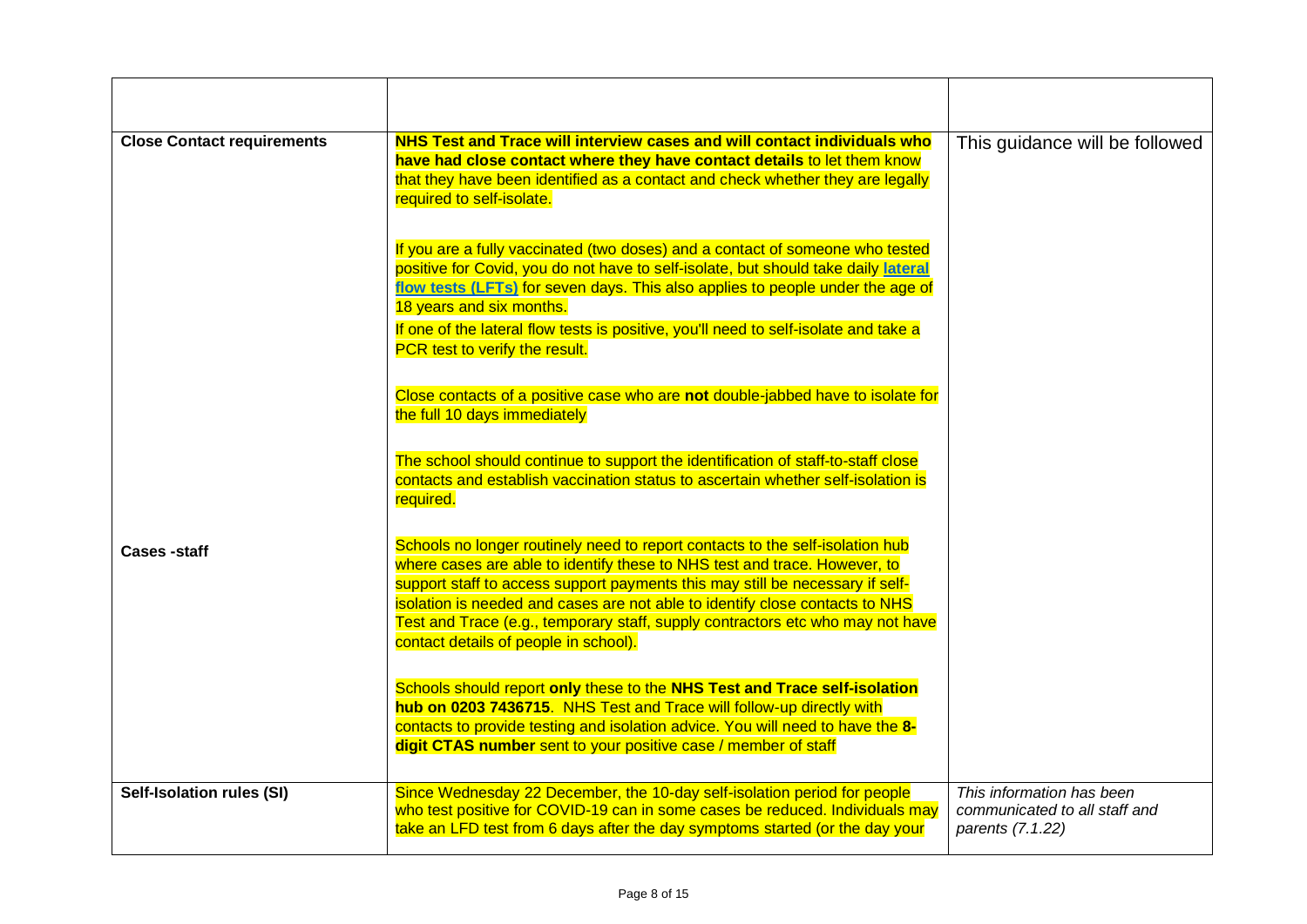|                        | test was taken if did not have symptoms), and another LFD test on the<br>following day.                                                                                                                                                                                                                                                                                                                                                                                        |  |
|------------------------|--------------------------------------------------------------------------------------------------------------------------------------------------------------------------------------------------------------------------------------------------------------------------------------------------------------------------------------------------------------------------------------------------------------------------------------------------------------------------------|--|
|                        | The second LFD test should be taken at least 24 hours later. If both these test<br>results are negative, and do not have a high temperature, you may end your<br>self-isolation after the second negative test result. LFD tests should be<br>reported to the NHS here Staff ending SI on day 7 after 2 x negative LFDs,<br>should also report that they have had 2 negative LFDs to the school.                                                                               |  |
|                        | Individuals should not take an LFD test before the sixth day of isolation period,<br>and should only end your self-isolation after you have had 2 consecutive<br>negative LFD tests which should be taken at least 24 hours apart. Individuals<br>should stop testing after 2 consecutive negative test results or after 10 days<br>whichever is sooner.                                                                                                                       |  |
|                        | This applies to all adults and children of all ages, including under 5s, with LFD<br>testing at parental or guardian discretion.                                                                                                                                                                                                                                                                                                                                               |  |
|                        | It is important that schools consider the following Government guidance (Stay<br>at home: quidance for households with possible or confirmed coronavirus<br>(COVID-19) infection - GOV.UK (www.gov.uk) states, to further reduce the<br>chance of passing COVID-19 on to others, staff who end their self-isolation<br>period before 10 full days they are strongly advised:                                                                                                   |  |
|                        | • to limit close contact with other people outside your household,<br>especially in crowded, enclosed or poorly ventilated spaces<br>to work from home if you are able to<br>in addition to venues where it is a legal requirement, to wear a face<br>covering in crowded, enclosed or poorly ventilated spaces and where<br>you are in close contact with other people<br>• to limit contact with anyone who is at higher risk of severe illness if<br>infected with COVID-19 |  |
| <b>SI Calculation:</b> | • to follow the guidance on how to stay safe and help prevent the spread                                                                                                                                                                                                                                                                                                                                                                                                       |  |
|                        | Providing they have 2 x negative LFDs on day 6 and then day 7 24 hours<br>apart, and the day 7 test is before attending school they can return on day 7. In<br>terms of the 2 x negative tests $-$ it is 2 x consecutive negative tests 24 hours<br>apart, so if positive on day 7, but negative on day 8 and day 9 then you would<br>end isolation there.                                                                                                                     |  |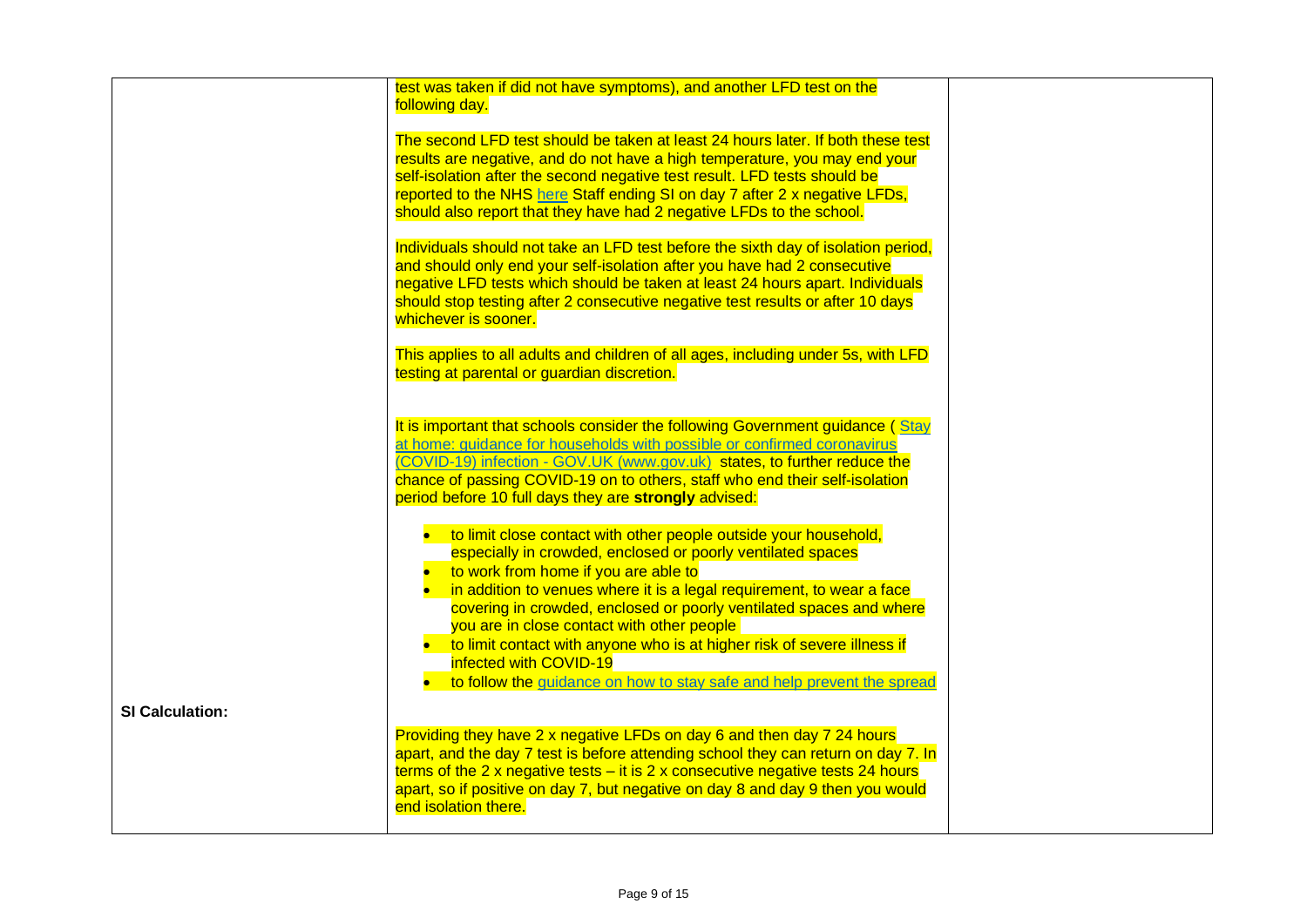|               | As the LFDs pick up current infection and people can be reinfected, the<br>guidance now says once you have ended 10-day isolation regular<br>asymptomatic testing can start again – and no longer wait 90 days.<br>All individuals who receive a positive result on the LFD test should self-isolate<br>and follow national guidance. The national guidance for confirmatory PCR is<br>under review and schools should continue to follow published guidance.                                                                                                                                                                                                                                                                                                                                                                                                                                                                                                                                                                                                                                                                                                                                                                                                                                                                                                                                                                                                                                                                                                                                                                                                                                                                                                                                                                            |                                                                                |
|---------------|------------------------------------------------------------------------------------------------------------------------------------------------------------------------------------------------------------------------------------------------------------------------------------------------------------------------------------------------------------------------------------------------------------------------------------------------------------------------------------------------------------------------------------------------------------------------------------------------------------------------------------------------------------------------------------------------------------------------------------------------------------------------------------------------------------------------------------------------------------------------------------------------------------------------------------------------------------------------------------------------------------------------------------------------------------------------------------------------------------------------------------------------------------------------------------------------------------------------------------------------------------------------------------------------------------------------------------------------------------------------------------------------------------------------------------------------------------------------------------------------------------------------------------------------------------------------------------------------------------------------------------------------------------------------------------------------------------------------------------------------------------------------------------------------------------------------------------------|--------------------------------------------------------------------------------|
| Cases- pupils | Children who are unwell should not attend the setting and should remain at<br>home until their acute symptoms resolve (+24 hours for a fever).<br>IF these symptoms develop into cough, temperature, changes<br>to taste and smell, should isolate and test.<br>IF test negative to COVID-19, still need to remain at home until<br>at least 24 fever free and acute symptoms resolved.<br>Parents and settings should not try and 'second guess' diagnosis - if<br>have the key symptoms, isolate and test.<br>Examples of acute symptoms with which children should not attend<br>school/nursery include fever, muscle aches, hacking cough.<br>Follow public health advice on managing confirmed cases of COVID-19 see<br>Schools COVID-19 operational guidance - GOV.UK (www.gov.uk)<br>Ensure the case isolates for 10 days<br>$\bullet$<br>Household of the case isolates for 10 days (unless fully vaccinated or<br>aged under 18 years and 6 months)<br>If positive case came from an LFD test, case should take a<br>confirmatory PCR test within 48hrs of the LFD<br>Following a pupil PCR positive NHS Test and Trace will speak to the<br>case (or parent/carer) to identify close contacts and advice on isolation<br>as required and to get a PCR test<br>Staff and pupils who do not need to isolate should continue to attend<br>$\bullet$<br>school as normal<br>Clean and disinfect rooms the case was in, using appropriate PPE<br>Case and any isolating contacts can return once isolation period is<br>completed, as long as they are well<br><b>Escalation criteria:</b><br>If you have any infection control concerns or questions call the DfE<br>Coronavirus helpline on 0800 046 8687 for advice. If your setting meets the<br>following thresholds for extra action (outlined in the Contingency Framework), | This information has been<br>communicated to all staff and<br>parents (7.1.22) |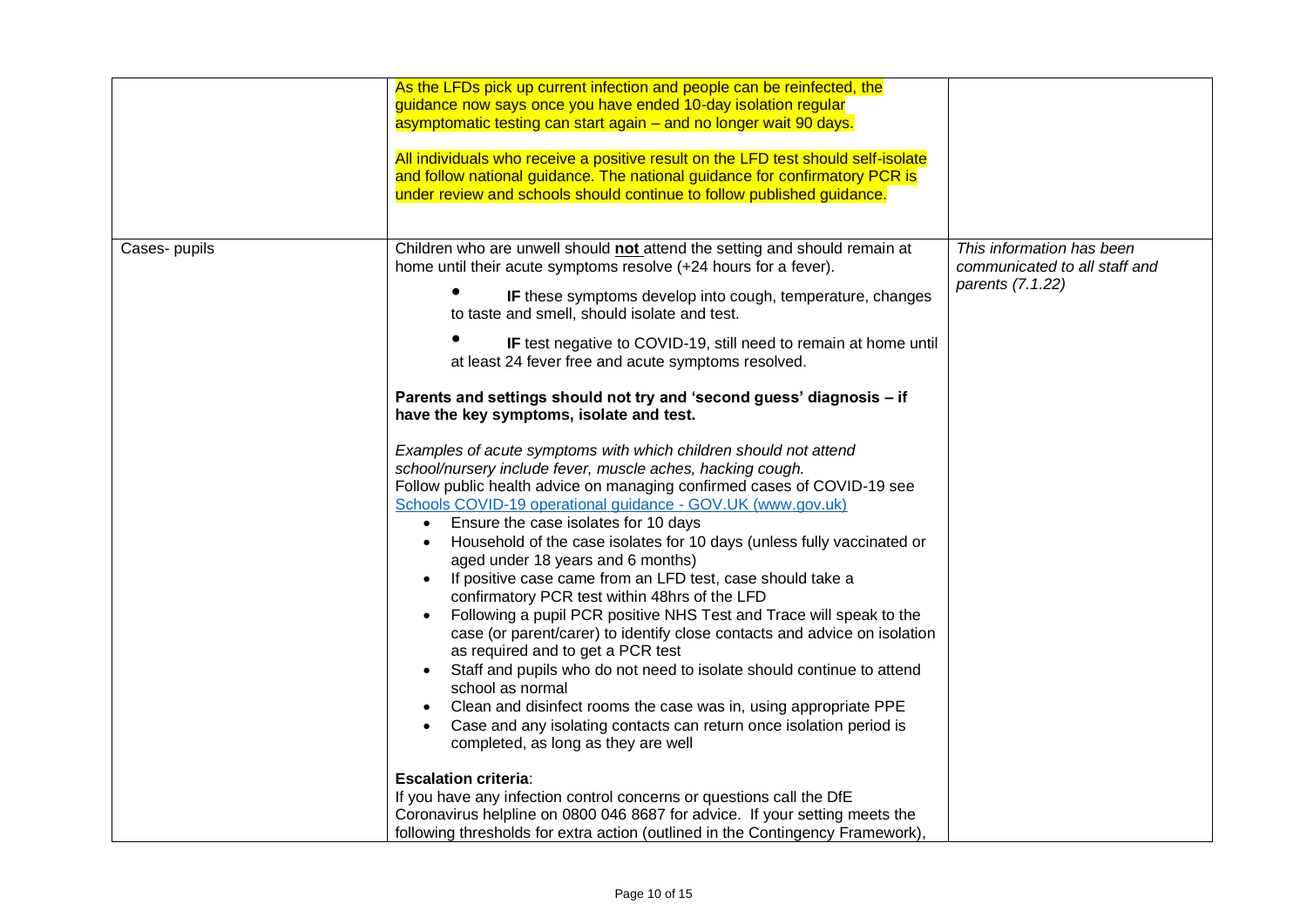|                                                                | the DfE helpline will escalate to the SW UKHSA Health Protection Team when<br>a risk assessment is required. DCC Public Health Team can also assist.                                                                                                                                                                                                                                                                                                                                                                                                                                                                                                                                                                                                                                                                                                                                                                                                                                                                                                                                                                                                                                                                                                                                                                                                                                                                                                        |                                                                                                                                         |
|----------------------------------------------------------------|-------------------------------------------------------------------------------------------------------------------------------------------------------------------------------------------------------------------------------------------------------------------------------------------------------------------------------------------------------------------------------------------------------------------------------------------------------------------------------------------------------------------------------------------------------------------------------------------------------------------------------------------------------------------------------------------------------------------------------------------------------------------------------------------------------------------------------------------------------------------------------------------------------------------------------------------------------------------------------------------------------------------------------------------------------------------------------------------------------------------------------------------------------------------------------------------------------------------------------------------------------------------------------------------------------------------------------------------------------------------------------------------------------------------------------------------------------------|-----------------------------------------------------------------------------------------------------------------------------------------|
| Case Thresholds                                                | For most education and childcare settings:<br>5 children, pupils, students or staff, who are likely to have mixed<br>closely, test positive for COVID-19 within a 10-day period.<br>10% of children, pupils, students or staff who are likely to have mixed<br>closely test positive for COVID-19 within a 10-day period.<br>There are any admissions to hospital for COVID-19.<br>$\bullet$<br>You are having problems implementing the control measures OR you<br>have applied the control measures and are still seeing a significant rise<br>in cases.<br>For special schools, residential settings, and settings that operate with<br>20 or fewer children, pupils, students and staff at any one time:<br>2 children, pupils, students and staff, who are likely to have mixed<br>closely, test positive for COVID-19 within a 10-day period.<br>Schools are required to update their contingency plan (or outbreak<br>management plan) and describe how they will respond if children, pupils, or<br>staff test positive for COVID-19, how they will operate if they are advised to<br>reintroduce any measures to help break chains of transmission. Such<br>measures should be considered in addition to the day-to-day control measures<br>being implemented by schools, UKHSA SW Health Protection Team have<br>defined 4 levels: Contingency framework: education and childcare settings<br>Actions for schools during the coronavirus outbreak | This information has been<br>communicated to all staff and<br>parents (7.1.22)                                                          |
| <b>Visitors to the school</b>                                  | Schools are strongly encouraged to ask parents and other visitors to take a<br>lateral flow device (LFD) test before entering the school.                                                                                                                                                                                                                                                                                                                                                                                                                                                                                                                                                                                                                                                                                                                                                                                                                                                                                                                                                                                                                                                                                                                                                                                                                                                                                                                   | This guidance will be followed - all<br>arranged visits will be<br>telephoned/emailed and asked to<br>take a LFD before coming on site. |
| <b>Pupil /staff related issues</b>                             |                                                                                                                                                                                                                                                                                                                                                                                                                                                                                                                                                                                                                                                                                                                                                                                                                                                                                                                                                                                                                                                                                                                                                                                                                                                                                                                                                                                                                                                             |                                                                                                                                         |
| Vulnerable groups who are clinically,<br>extremely vulnerable. | All CEV children and young people should attend their education setting unless<br>they are one of the very small number of children and young people under<br>paediatric or other specialist care who have been advised by their GP or<br>clinician not to attend. Further information is available in the guidance on<br>supporting pupils at school with medical conditions.<br>Whilst attendance is mandatory, we recommend that leaders in education work<br>collaboratively with families to reassure them and to help their child return to<br>their everyday activities. Discussions should have a collaborative approach,                                                                                                                                                                                                                                                                                                                                                                                                                                                                                                                                                                                                                                                                                                                                                                                                                           | This guidance will be followed if<br>necessary                                                                                          |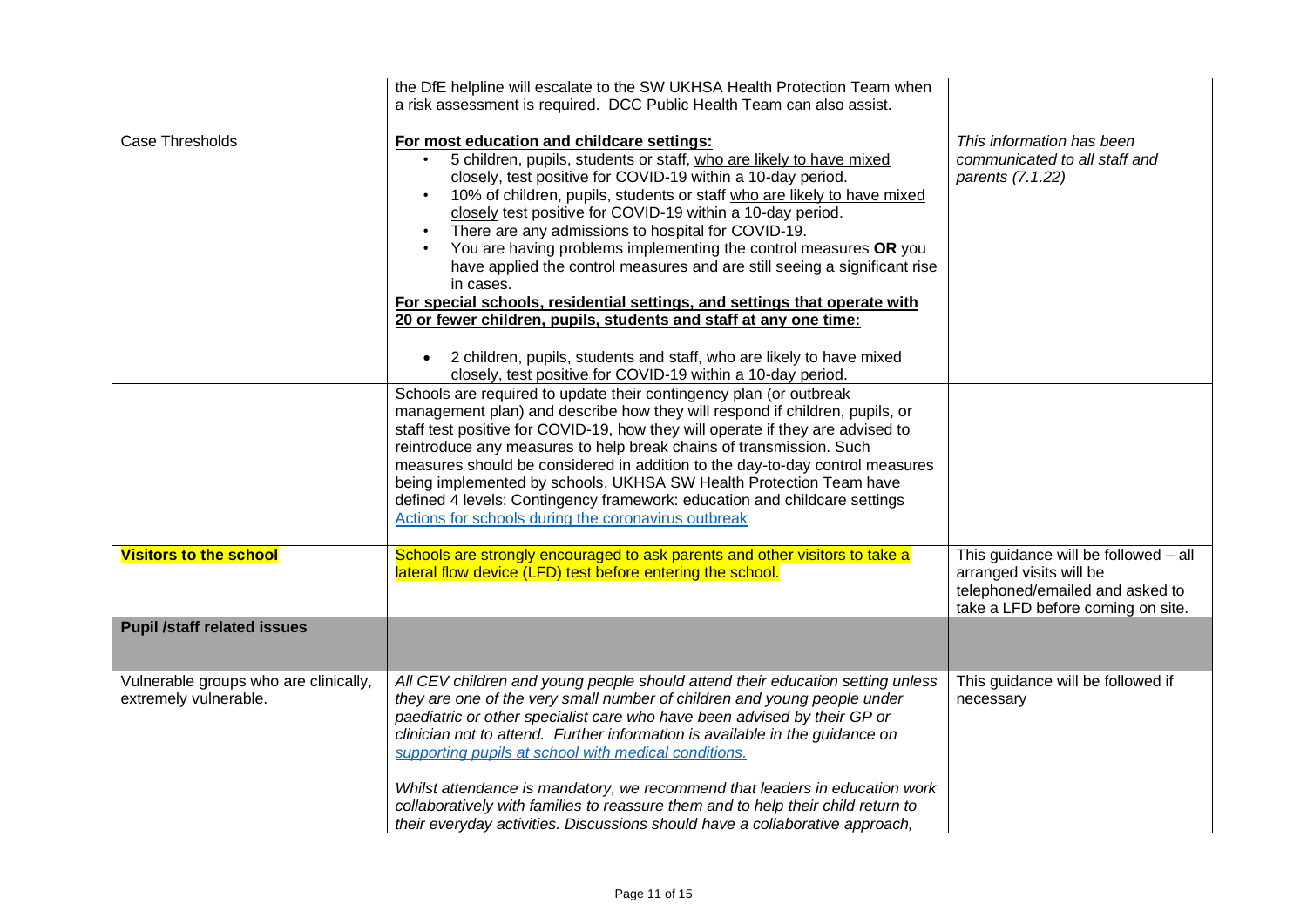|                                         | focusing on the welfare of the child or young person and responding to the       |                                   |
|-----------------------------------------|----------------------------------------------------------------------------------|-----------------------------------|
|                                         |                                                                                  |                                   |
|                                         | concerns of the parent, carer or young person                                    |                                   |
|                                         | <b>FAQ</b>                                                                       |                                   |
|                                         |                                                                                  |                                   |
| Assessment of all staff, including      | A risk assessment should be undertaken with clinically extremely vulnerable      | This guidance will be followed if |
| high risk staff with vulnerable /       | and clinically vulnerable. A risk assessment should also be undertaken (or       | necessary                         |
| shielding family member, underlying     | reviewed/updated if one was previously undertaken) with staff who may be         |                                   |
| health conditions or other risk factors | anxious about returning to school and/or due to the increased numbers. The       |                                   |
|                                         | 'Risk assessment for all staff including vulnerable groups' can be used to aid   |                                   |
|                                         | and record this assessment -                                                     |                                   |
|                                         | https://devoncc.sharepoint.com/:w:/s/PublicDocs/Education/ESoXeZkAQyILup         |                                   |
|                                         | PG5VVG6yQB2iEFDD4pgkko5qBbtOSEkw?e=040Qiy                                        |                                   |
|                                         |                                                                                  |                                   |
| Pregnant staff                          | Coronavirus (COVID-19): advice for pregnant employees - GOV.UK                   | This guidance will be followed if |
|                                         | (www.gov.uk)                                                                     | necessary                         |
|                                         | - should have a risk assessment in place: Coronavirus (COVID-19) infection       |                                   |
|                                         | and pregnancy (rcog.org.uk) can support risk assessment.                         |                                   |
|                                         | - a more precautionary approach advised for those >28 weeks pregnant or for      |                                   |
|                                         | individuals with underlying health conditions that place them at greater risk.   |                                   |
|                                         |                                                                                  |                                   |
| <b>Transport</b>                        |                                                                                  |                                   |
|                                         |                                                                                  |                                   |
|                                         |                                                                                  |                                   |
| <b>Travel and quarantine</b>            | Where pupils travel from abroad to attend a boarding school, you will need to    | n/a                               |
|                                         | explain the rules to pupils and their parents before they travel to the UK. All  |                                   |
|                                         | pupils travelling to England must adhere to travel legislation, details of which |                                   |
|                                         | are set out in government travel advice. Additional guidance has been issued     |                                   |
|                                         | on the quarantine arrangements for boarding school pupils travelling from red-   |                                   |
|                                         | list countries to attend a boarding school in England.                           |                                   |
|                                         |                                                                                  |                                   |
|                                         |                                                                                  |                                   |
| <b>Transport to/from school</b>         | Following discussions with colleagues at Public Health Devon and the             | n/a                               |
|                                         | Department for Education, and with the aim of minimising disruption to           |                                   |
|                                         | education in the Autumn term, we are asking that students aged 11 and over       |                                   |
|                                         | continue to wear face coverings when travelling on school transport until        |                                   |
|                                         | further notice.                                                                  |                                   |
|                                         | We recognise that some medical conditions or additional needs may make this      |                                   |
|                                         | not possible - exemption passes are available - please contact the school        |                                   |
|                                         | directly who will be able to issue these. We would also ask that:                |                                   |
|                                         |                                                                                  |                                   |
|                                         | Students should wash/clean their hands before boarding home to<br>$\bullet$      |                                   |
|                                         | school transport, and when arriving at school or home.                           |                                   |
|                                         | Students should respect the driver's personal space and hold back<br>$\bullet$   |                                   |
|                                         | from entering the vehicle until the driver has indicated it is safe to do        |                                   |
|                                         | so, they should then board one by one in an orderly manner.                      |                                   |
|                                         |                                                                                  |                                   |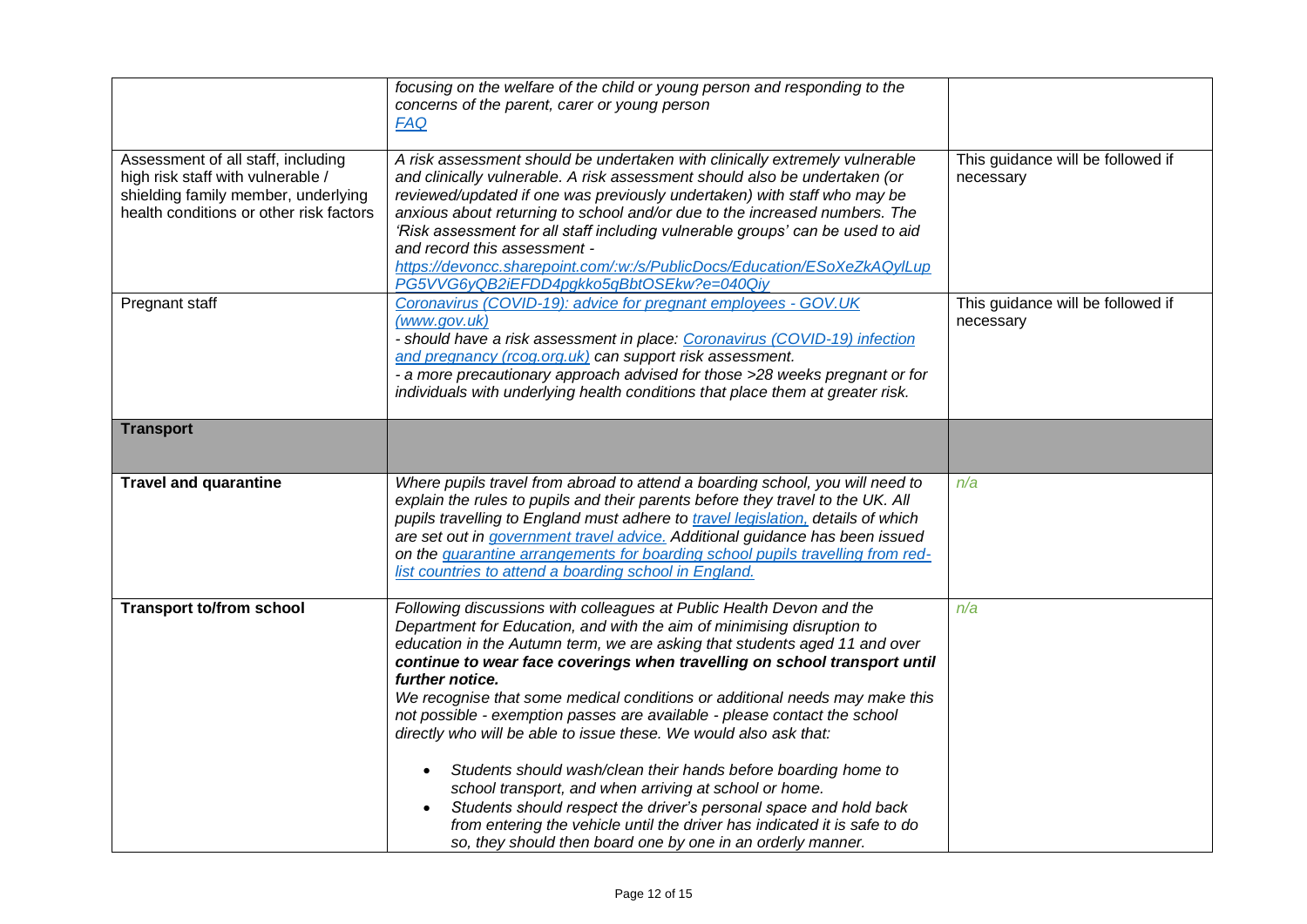|                                                                                                                        | It is still recommended that face coverings are worn by all passengers, unless<br>exempt (www.gov.uk/ guidance/coronavirus-covid-19-safer-travel-quidance-<br>forpassengers#face-coverings)                                                                                                                                                                                                                                                                                                                                                                                                                        |                                                                           |
|------------------------------------------------------------------------------------------------------------------------|--------------------------------------------------------------------------------------------------------------------------------------------------------------------------------------------------------------------------------------------------------------------------------------------------------------------------------------------------------------------------------------------------------------------------------------------------------------------------------------------------------------------------------------------------------------------------------------------------------------------|---------------------------------------------------------------------------|
| <b>Curriculum considerations</b>                                                                                       |                                                                                                                                                                                                                                                                                                                                                                                                                                                                                                                                                                                                                    |                                                                           |
| <b>Educational visits</b>                                                                                              | You should undertake full and thorough risk assessments in relation to all<br>educational visits and ensure that any public health advice, such as hygiene<br>and ventilation requirements, is included as part of that risk assessment.<br>General guidance about educational visits is available and is supported by<br>specialist advice from the Outdoor Education Advisory Panel (OEAP).                                                                                                                                                                                                                      | This guidance will be followed when<br>arranging school trips and visits. |
| <b>Resources</b>                                                                                                       |                                                                                                                                                                                                                                                                                                                                                                                                                                                                                                                                                                                                                    |                                                                           |
|                                                                                                                        | <b>DfE daily email-</b> DfE - COVID daily email subscription service (office.com)<br>Posters and promotional material -<br>https://coronavirusresources.UKHSA.gov.uk/back-to-school/resources/<br><b>NHS resources and videos</b><br><b>Handwashing for teachers</b><br>⊙<br><b><sup>①</sup></b> Handwashing for children<br><sup>①</sup> Coronavirus factsheet for kids<br><b>PPE Donning and Doffing advice</b><br>⊙<br><b>Other resources and videos</b><br>© COVID-19: the facts   Scouts<br><sup>①</sup> eBug https://e-bug.eu/<br><b><i><sup>O</sup></i></b> UKHSA webcast - Breaking the chain of infection |                                                                           |
| Oversight of the governing body                                                                                        |                                                                                                                                                                                                                                                                                                                                                                                                                                                                                                                                                                                                                    |                                                                           |
| Lack of governor oversight during the<br>COVID-19 crisis leads to the school<br>failing to meet statutory requirements | The governing body continues to meet regularly via online platforms. The<br>governing body agendas are structured to ensure all statutory requirements<br>are discussed and school leaders are held to account for their implementation.<br>The Headteacher's report to governors includes content and updates on how<br>the school is continuing to meet its statutory obligations in addition to covering<br>the school's response to COVID-19.                                                                                                                                                                  | As detailed                                                               |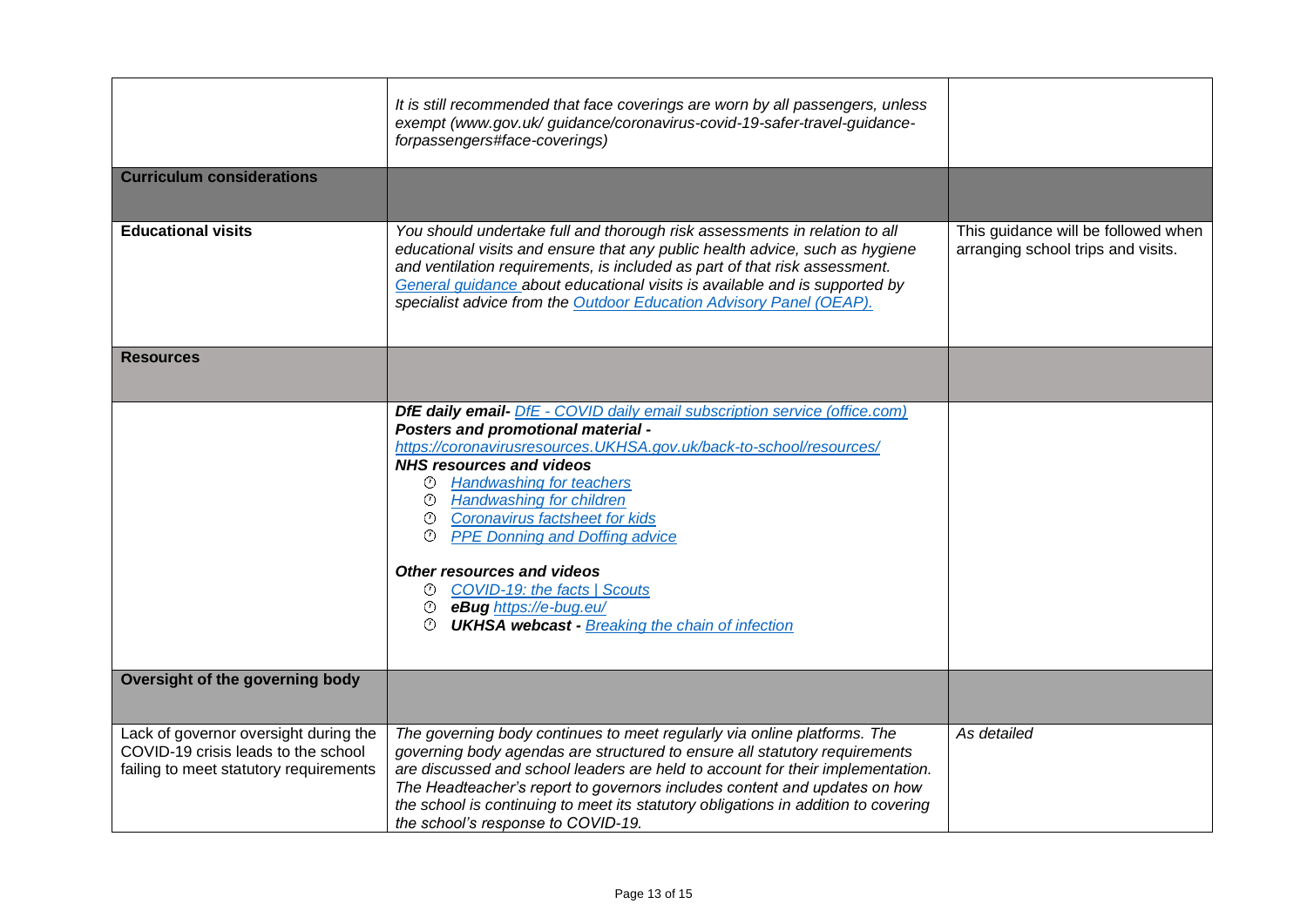| Regular dialogue with the Chair of Governors and those governors with            |  |
|----------------------------------------------------------------------------------|--|
| designated responsibilities is in place.                                         |  |
| <sup>1</sup> Minutes of governing body meetings are reviewed to ensure that they |  |
| accurately record governors' oversight and holding leaders to account for        |  |
| areas of statutory responsibility.                                               |  |

| <b>Section</b>                                                         | <b>List Actions / Additional Control</b><br><b>Measures</b>                                                                               | Date action to be<br>carried out       | <b>Person Responsible</b> |
|------------------------------------------------------------------------|-------------------------------------------------------------------------------------------------------------------------------------------|----------------------------------------|---------------------------|
|                                                                        |                                                                                                                                           |                                        |                           |
| <b>Dealing</b><br>with<br>confirmed<br>case/<br>cases and<br>outbreak. | Continue to update parents and staff regularly<br>about the procedures required when/if a child<br>or member of staff tests positive.     | Regularly throughout<br>the term       | <b>Vicky McCaig</b>       |
| Hand &<br><b>Respiratory</b><br>hygiene                                | Children to be reminded about thorough hand<br>washing and hygiene (coughing, sneezing,<br>use of tissue bins) when they return to school | From 07.09.2021 on a<br>regular basis. | All staff                 |
| All                                                                    | Share new RA with all staff                                                                                                               | 10.01.2022                             | <b>Vicky McCaig</b>       |
| All                                                                    | Share new RA with Link Governor and Chair<br>of Governors                                                                                 | 10.01.2022                             | <b>Vicky McCaig</b>       |
|                                                                        |                                                                                                                                           |                                        |                           |
|                                                                        |                                                                                                                                           |                                        |                           |
|                                                                        |                                                                                                                                           |                                        |                           |

Signed: Headteacher/Head of Department: Vicky McCaig **Communical Communication Communication** Communication **..................................................................................................................................Date 10.1.22**